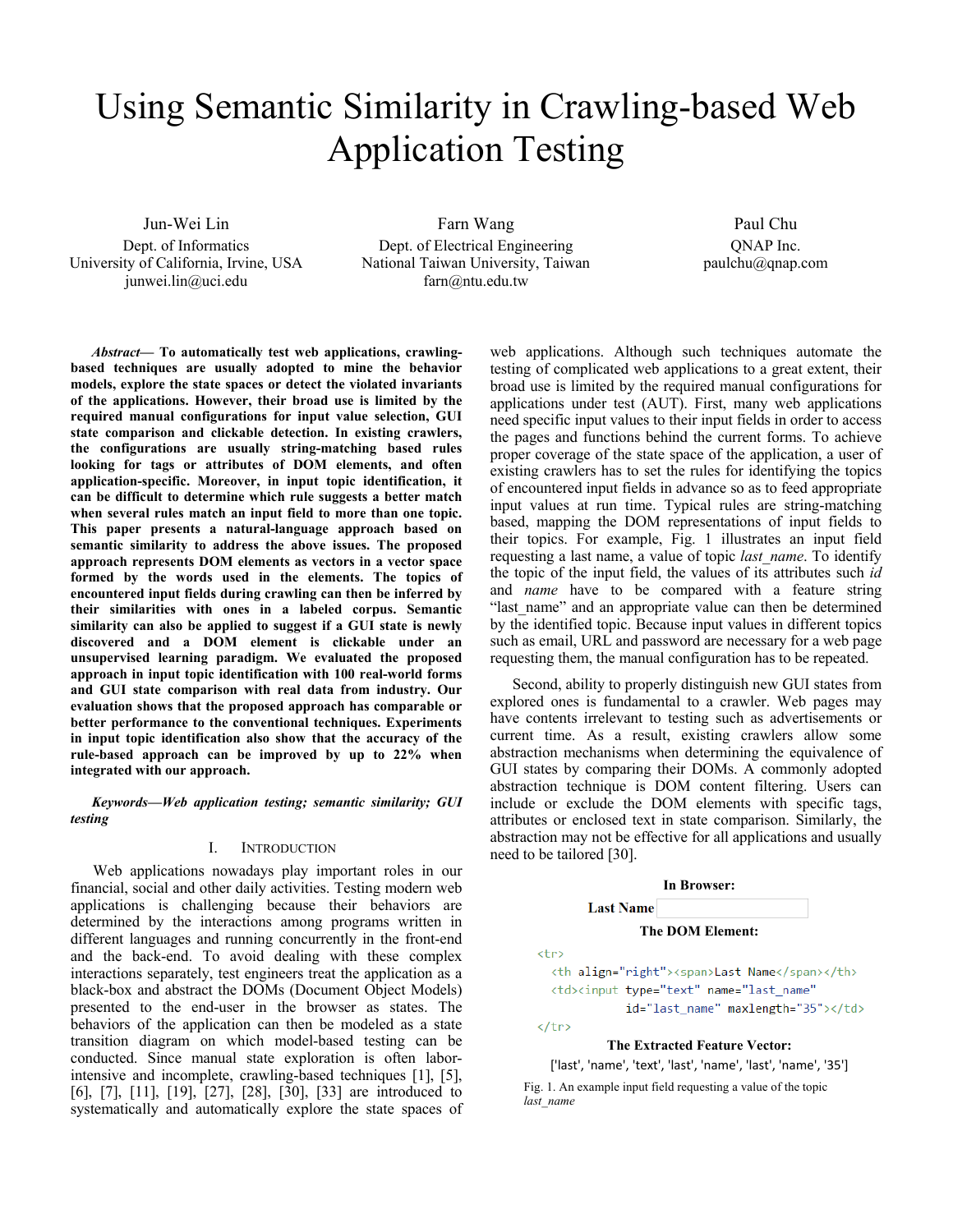

# Sign in **The DOM Element:**  <span id="button-1076-btnInnerEl" class="x-btn-inner x-btn-inner-center" unselectable="on" style="line-height: 28px;"> Sign in </span>

Fig. 2. An example sign-in button

Finally, clickables such as links and buttons are DOM elements a crawler interacts with to trigger events on or submit requests to the AUT. While some crawlers have preset rules for common clickables such as  $\leq a$  or  $\leq$ button populationspecific rules may be required. For example, Fig. 2 illustrates a sign-in button represented by  $\langle$ span $\rangle$  from a commercial application<sup>1</sup>. Because a rule to click all  $\le$ span $>$  is too general to be built in existing crawlers, a configuration checking the class attribute of <span> has to be manually set.

Another drawback of adopting string-matching based rules in crawling-based web application testing is that the rules are often application-specific, since the naming conventions for the values of attributes of DOM elements are diverse in web applications. Moreover, in input topic identification, it could be difficult to determine the topic of an encountered input field when it matches multiple rules for different topics. To address these issues, several observations suggest the possibility of using natural-language techniques:

- In markup languages like HTML and XML, the words used for attributes of DOM elements such as *id*, *name*, *type* and *maxlength* are extremely limited. Therefore, unlike traditional natural-language tasks such as sentimental analysis which need large corpora to build the dictionaries, the sizes of representative corpora for the tasks in crawling-based web application testing could be moderate.
- Human interacts with web applications through the text in natural language but not the DOM structures or attributes. Therefore, abundant natural language information in labels or attribute values can be leveraged to help choose appropriate actions for testing.
- While the words and sentences used for input fields of the same topic may be different among web applications, they are often semantically similar. For example, different websites may use "last name", "surname", "family name" or other related words to describe and name the input fields taking the user's last name.

Inspired by above observations, this paper presents a novel and natural-language technique to address the issues of rulebased approach used in crawling-based web application testing. For the interested DOM elements such as input fields, divisions or even whole web pages, we extract their feature vectors consisting of the words used in the attributes, the nearest labels or the enclosed text. An example feature vector is illustrated in Fig. 1. We then apply a series of transformations including Bag-of-words, Tf-idf (Term frequency with inverse document frequency) and LSI (Latent Semantic Indexing) [10] to these vectors to represent them with multi-dimensional, real-number vectors. Later, with a training corpus, for a new DOM element we can figure out its most similar vectors in the corpus by calculating the cosine similarities. This similarity information can then be used for input topic identification, state equivalence checking or clickable detection. In input topic identification, the proposed approach is under a supervised learning paradigm. That is, each feature vector in the corpus has to be labeled with a topic. A running example will be provided in Section III. In GUI state comparison and clickable detection, the proposed approach is under an unsupervised learning paradigm. In other words, we can determine whether a DOM element is equivalent to an existing state by its similarity with the vectors in the corpus without additional labeling. We believe that the proposed method can relieve the burden of constructing rules for unexplored web applications and enhance existing crawling-based techniques.

To evaluate the proposed approach, we conducted experiments on input topic identification and GUI state comparison, respectively. First, for input topic identification, we collected 100 real-world forms, and split them into training and testing data to validate the effectiveness. The experimental results show that when the proportion of training data increases, our approach performs comparably to the rule-based one. In addition, the accuracy of the rule-based approach is significantly improved by up to 22% when integrated with the proposed technique. Second, for GUI state comparison, we used the data from industry to evaluate the effectiveness of different abstraction mechanisms for state equivalence. The proposed approach outperformed other mechanisms in three of the five dataset, and had close performance to the best mechanisms for the rest.

The main contributions of this paper include:

- A novel technique using semantic similarity in crawling-based web application testing to address the limitations of the rule-based approach for input topic identification, GUI state comparison and clickable detection.
- The implementation and evaluation of the proposed approach in input topic identification and GUI state comparison. Experiments with 100 real-world forms and data from industry show promise for our approach. The source code and data of experiments on input topic identification are also publicly available<sup>2</sup> to make them reproducible.
- A discussion of usage scenarios of the proposed technique to help reduce the manual effort or increase the effectiveness of existing crawlers.

II. BACKGROUND AND MOTIVATION

Today's web applications interact intensively with the users by dynamically changing the DOMs using client-side

-

<sup>2</sup> https://github.com/jwlin/icst2017

<sup>&</sup>lt;sup>1</sup> https://www.qnap.com/solution/qcenter/index.php?lang=en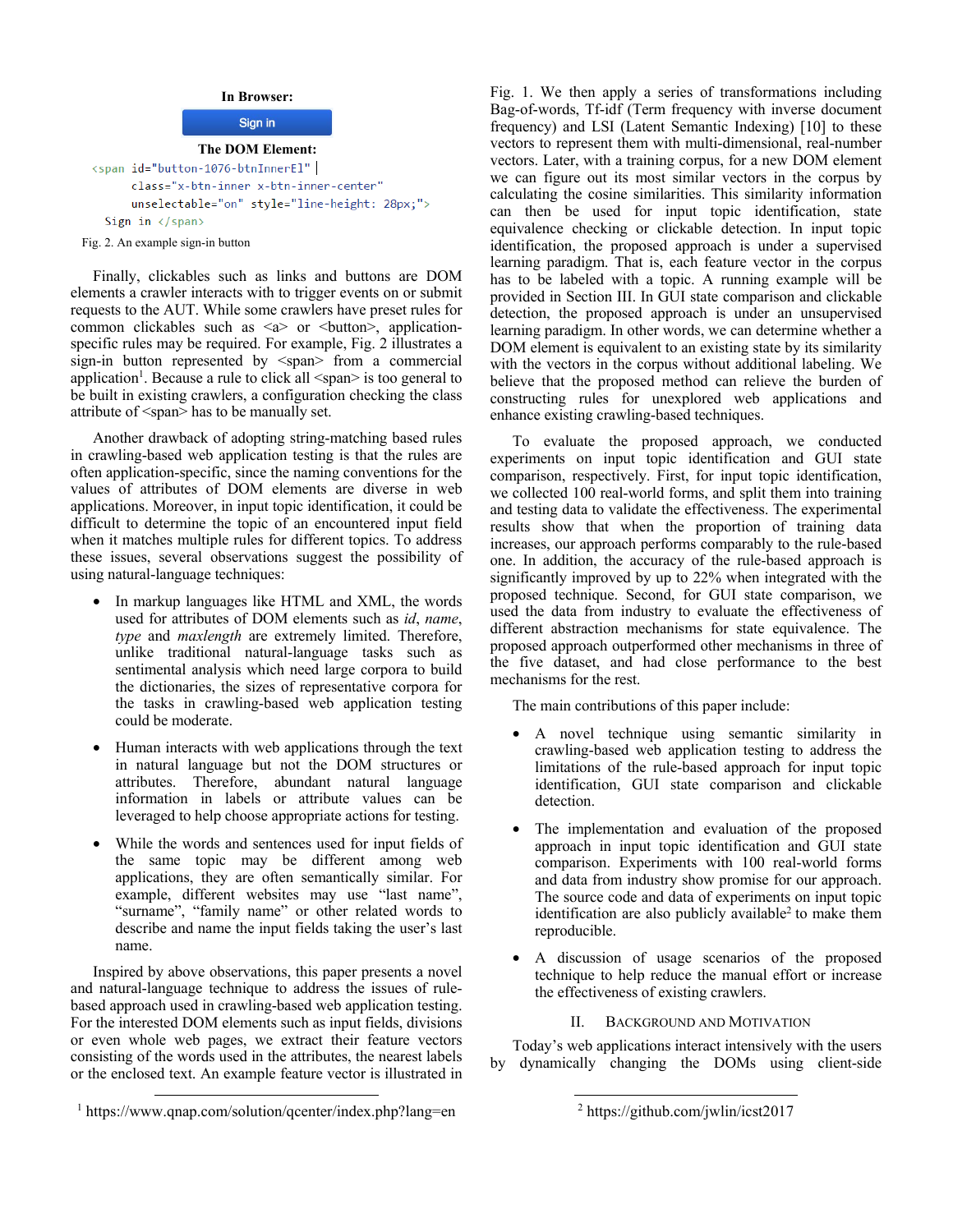JavaScript. To capture the behaviors of such applications, crawling-based technique plays a significant role [34] in automated web application testing  $[1]$ ,  $[5]$ ,  $[6]$ ,  $[7]$ ,  $[11]$ ,  $[19]$ , [27], [30], [33]. The technique analyzes the data and models collected from dynamic exploration of the applications. Although exhaustive crawling can cause state explosion problem in most industrial web applications that have huge state spaces, the navigational diversity of the crawling is important for deriving a test model with adequate functionality coverage [1], and achieving this diversity is still challenging [20], [28].

While there was a crawling technique ignoring text input [11], most existing crawlers [6], [19], [33] operate with randomly generated or user-specified data. To specify the data used in particular input fields, users have to provide feature strings (i.e., the values of the DOM attributes such as *id* or *name* of the input fields) in rules to identify the topics. For example, if we want "James" for an input field with *id* "lastName", we could add a configuration similar to the following when using a crawler:

input.id("lastName").setValue("James")

Implicitly, the configuration creates the following rules:

# $DOM.tag = input \land DOM.id.substrings \in \{``lastName"\}$  $\rightarrow$  last\_name(DOM) is true

# $last\_name(DOM)$  is true  $\rightarrow$  DOM. value  $\in$  {"James"}

Here {"lastName"} is a set of feature strings for the topic *last name*. The feature strings in the set would be used to match all the substrings of the *id*, and the set may be manually expanded with more feature strings such as "surname" or "last" when more input fields of the same topic are encountered. {"James"} is the data set we prepare for input fields with the topic.

The string-matching based rules for input topic identification are widely used in existing crawlers. Nevertheless, the rules for one web application may not work for another. As a result, users may have to reconstruct or adjust the rules for new AUT. For instance, Table I shows input fields collected from four real-world forms. The first input field contains two attributes, *id* and *name*, both with values "firstName". To identify the input field and assign values used for it, the rule containing a feature string "first" is created to match the *id* or *name*. However, as illustrated, the rule derived from the first input field does not work for the second one which needs feature string "fn" in the rule. Moreover, both rules fail in identifying the third input field of the same topic, because the *id* and *name* look randomly generated. To address

TABLE I. EXAMPLE INPUT FIELDS AND RULES FOR IDENTIFYING THEIR TOPICS. STRING: FEATURE STRING.

| <b>Input Field</b>                                                                            | <b>Topic</b> | <b>String</b> |
|-----------------------------------------------------------------------------------------------|--------------|---------------|
| <input id="firstName" name="firstName"/>                                                      | first name   | "first"       |
| <input id="aycreatefn" name="aycreatefn"/>                                                    | first name   | "fn"          |
| <input <="" id="textfield-1028-inputEl" td=""/> <td>first name</td> <td><math>(*)</math></td> | first name   | $(*)$         |
| name="1023000000003015">                                                                      |              |               |
| <input <="" id="permanenttel" td=""/> <td>phone</td> <td>"tel"</td>                           | phone        | "tel"         |
| name="permanenttel">                                                                          |              |               |
| <input id="aycreateln" name="aycreateln"/>                                                    | last name    | "ln"          |

\* To be discussed

this issue, our approach takes the nearest labels or descriptions of a DOM element into consideration. The intuition is that the nearest labels are likely the text about the input field for human to read, and if so, the text for the same topics of input fields is often semantically similar even in different websites. In fact, the third input field was successfully identified in our experiments.

Another issue of the rule-based approach for input topic identification is that it is difficult to determine the topic if there are multiple candidates. For example, after setting the rules containing the feature string "tel" for the fourth input field and "ln" for the fifth input field in Table I, the fifth input field will be categorized as *phone* and *last\_name* simultaneously because both rules match the *id* "aycreateln". In contrast, the similarity information with the input fields in the corpus could help resolve this ambiguity, and it worked for the above example in our experiments.

Constructing accurate state transition models for testing is difficult because of the dynamism in AJAX web applications nowadays. To focus on only interested parts of the web pages when computing state equivalence, many abstraction techniques are proposed, and most of them are based on DOM content filtering [5], [6], [24], [29], [30]. That is, to eliminate specific nodes of DOM trees such as ones containing time stamps, invisible blocks or tags with particular attributes when examining the equivalence of two documents. These abstraction mechanisms are sometimes called oracle comparators [5], [6], [29] for users of a crawler to choose. For example, in the tool implemented in [5], users can use *DateOracleComparator* to ignore time stamps on web pages. As a result, two identical pages except for the different time stamps would be treated as the same GUI states. However, the state-equivalence notions are often application-specific and may need to be tailored [6], [30]. For instance, a test engineer probably pays attention on a particular window on top and intentionally ignores changes in the background even if they are visible. As a result, two web pages with different DOM structures might be considered the same GUI state. Instead of string-matching or DOM-checking, our approach addresses the issue by similarity with explored web pages (vectors in the corpus). We consider only text on web pages and reduce the effort of picking or implementing different DOM filters. Our evaluation shows the proposed approach has better or comparable performance to previous abstraction techniques in the literature.

 Clickables such as links or buttons on web pages are important for crawling-based web application testing, because a crawler has to click them to interact with the AUT. Common clickables such as  $\leq a$  and  $\leq b$ utton and be detected and fired by a crawler following HTML specification [16], but as mentioned in Section I, manual configurations may be required to detect some uncommon clickables. Because the clickables are also DOM elements, our approach may be adopted to detect them.

 In unsupervised document analysis, vector transformations such as Tf-idf and LSI are algorithms that project a text corpus to a vector space by examining the word statistical cooccurrence patterns [10]. The concept behind Tf-idf is that the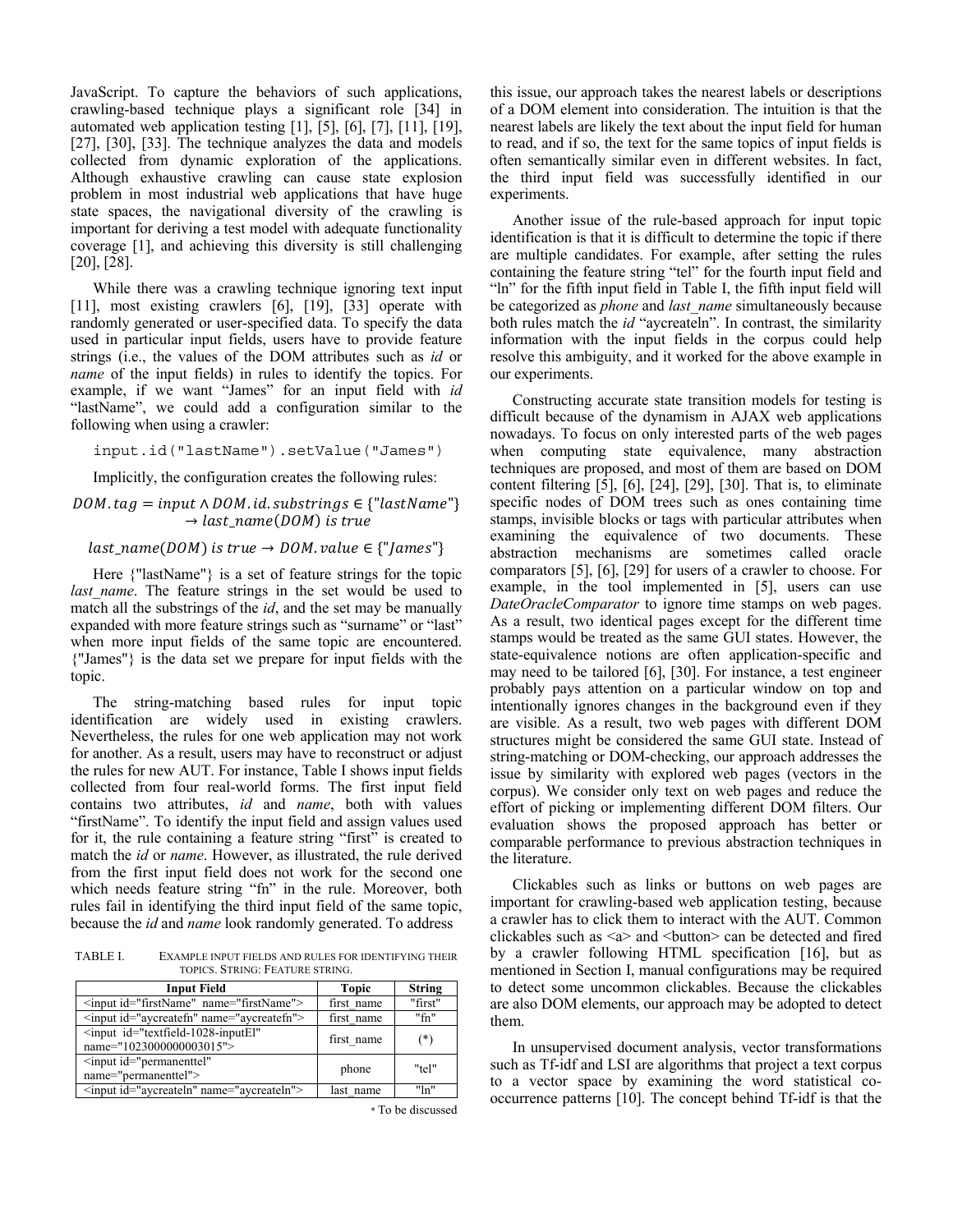words appearing frequently in a document and infrequently in other documents could be used to uniquely represent the document. Furthermore, LSI is used to reduce the rank of a word-document matrix by applying Singular Value Decomposition [25], a mathematical technique in linear algebra. Each dimension of the rank-reduced vector space hopefully represents a latent concept in the text. In this paper, we apply these transformations to feature vectors extracted from interested DOM elements, and measure how similar two vectors are by calculating the cosine similarity (i.e., the cosine of the angle).

## III. APPROACH

An overview of our approach is depicted in Fig. 3. First, we extract feature vectors from the collected DOM elements to build a training corpus. Each vector in the corpus has to be labeled by its topic if the corpus is for input topic identification. However, we may label a group of vectors as the same topic at a time instead of one by one. The detail will be provided in Section III-C. Afterwards, for encountered DOM elements, we extract and transform them to project them into the vector space constructed by training data, and do inference based on their similarities to vectors in the training corpus. Here we provide a running example and detailed explanation about how to exploit the proposed technique on input topic identification. Once the topics are identified, the corresponding values can then be selected from a pre-established databank [28] or generated by data models such as smart profile [18]. The same concept can be applied to state comparison and clickable detection without significant changes.

#### *A. Feature Extraction*

 A novelty of this paper comparing with other crawlingbased techniques for web application testing is that we consider not only the attributes but also the nearby labels or descriptions of DOM elements for input topic identification. Algorithm 1 shows how it is achieved. First, we specify DOM attributes such as *id*, *name*, *placeholder* and *maxlength* which concern input topic identification in an attribute list, and the values of matched attributes of the DOM element will be put into the feature vector (line 2 to 4). Moreover, to find the corresponding descriptions, we search the siblings of the DOM element for tags such as span and label in a tag list and put the texts enclosed by the tags into the feature vector (line 11 to 18). If no such tags are found, the search will continue on the DOM's parent recursively for several times (line 20). In addition, we perform a couple of normalizations such as special character filtering and lowercase conversion to the words in the extracted feature vector.



Fig. 3. An overview of the proposed approach

```
Algorithm 1 Extract Features
Input:
    A DOM element D;
    An attribute list L;
    Maximum number of iterations MAX;A tag list T;
Output:
    A feature vector F extracted from D;
1: F = \varnothing:
2: for each attribute \in D. attributes do
3:if attribute \in L then
4<sup>5</sup>F = F \cup \{D.getValue(attribute)\}5: F = F \cup findClosestLabels(D);6: function FINDCLOSESTLABELS(DOM element D, iteration=0)
       if iteration = MAX then
7:return \varnothing\overline{8}9:else
           labels = \emptyset10<sub>i</sub>for each sibling \in D siblings do
11:for each taq_name \in T do
12:tags = sibling.find(tag_name)13<sub>1</sub>if \text{tags} \neq \emptyset then
14:15<sub>i</sub>for each tag \in tags do
16:labels = labels \cup tag.getText()17:if label \neq \emptyset then
18<sub>i</sub>return labels;
19:else
               return findClosestLabels(D.parent, iteration + 1);20:
```
 A running example is shown in Fig. 4. For the first input field in Fig. 4, the feature vector was first constructed with its values of attributes: "text", "last", "name", "last", "name" and "35" (line 2 to 4). Then in *findClosestLabels()*, because the input element has no siblings, the algorithm searched siblings of its parent (line 20). In the second iteration of the search, a  $\epsilon$ span> with text "Last Name" under  $\epsilon$ th> was found, and the words "last" and "name" were put into the feature vector. The feature vectors for the input fields in Fig. 4 are shown in Fig. 5.

```
<table><tr>
  <th align="right"><span>Last Name</span></th>
  <td><input type="text" name="last name"
       id="last_name" maxlength="35"></td></tr>
<tr>
  <th align="right"><span>Password</span></th>
  <td><input type="password" name="password"
       id="password" maxlength="25"></td></tr>
<tr>
  <th align="right"><span>Verify Password</span></th
  <td><input type="password" name="check_password"
       id="check_password" maxlength="25"></td></tr>
<tr>
  <th align="right"><span>Email</span></th>
  <td><input type="text" name="email" id="email"
       maxlength="35"></td></tr></table>
```
#### Fig. 4. A running example

['last', 'name', 'text', 'last', 'name', 'last', 'name', '35'] ['email', 'text', 'email', 'email', '35'] ['password', 'password', 'password', 'password', '25'] ['verify', 'password', 'password', 'check', 'password', 'check', '25']

Fig. 5. The extracted feature vectors from the example in Fig. 4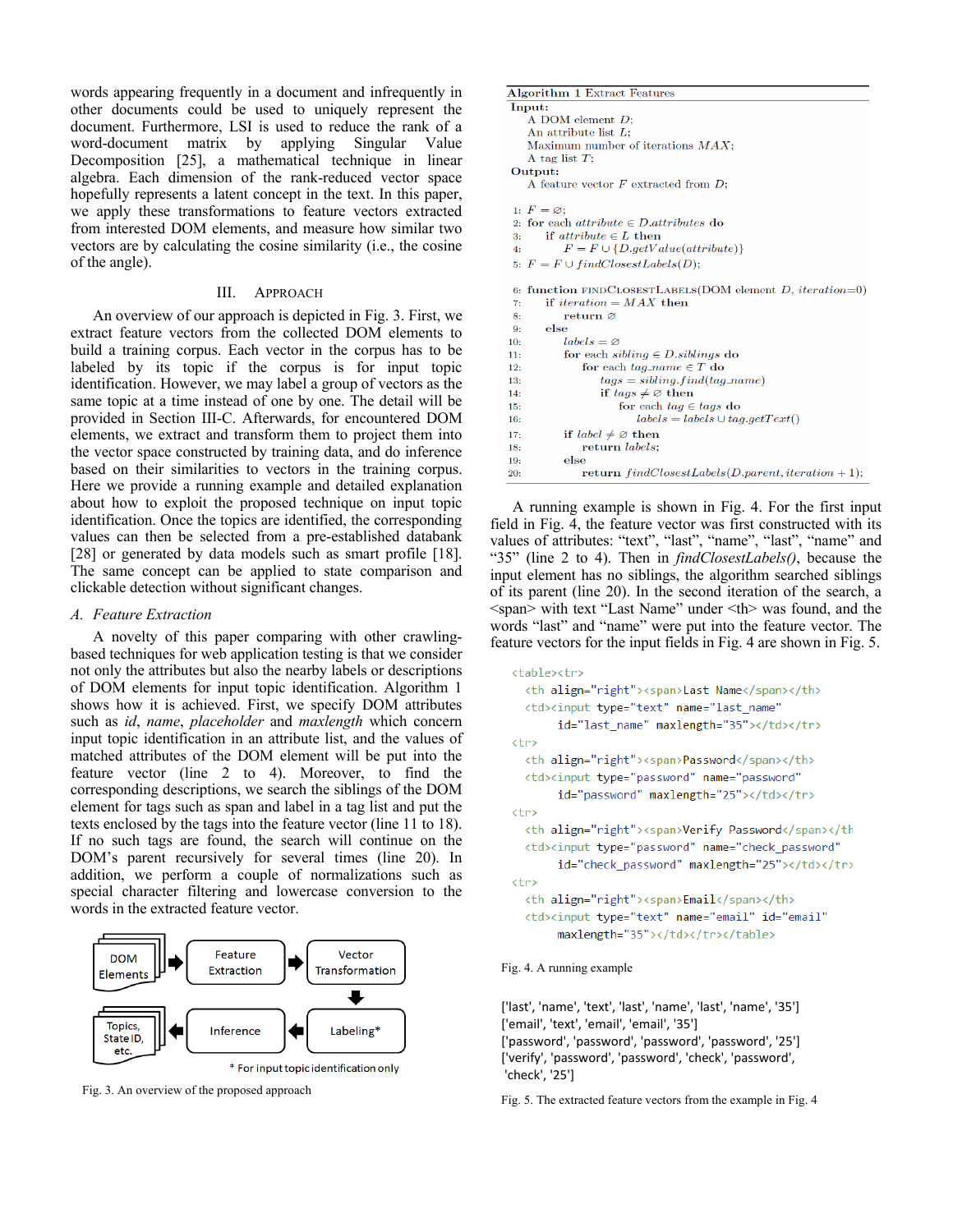# *B. Vector Transformation*

After all DOM elements for training are represented as feature vectors in a corpus, three transformations are applied to the vectors sequentially: Bag-of-words, Tf-idf and LSI [10]. These transformations convert the vectors from words to multidimensional and real-number vectors, and each dimension of the vectors hopefully represents a latent concept consisting of the words in the corpus. In the following paragraphs we use document and feature vector interchangeably because they are identical in the context of this section.

First, Bag-of-words transformation is used to represent each document in natural language in a corpus as an integer vector based on its word counts, and the dimension of each vector is the number of distinct words (the "dictionary") in the corpus. For example, Table II shows that given the four documents in Fig. 5, there are nine distinct words in the documents. As a result, the documents can be represented by nine-dimensional vectors as shown in Fig. 6. We can see the third vector is  $[(5, 1), (6, 4)]$  because the document is ['password', 'password', 'password', 'password', '25'] in which the word with index 5 ("25") appears once and the word with index 6 ("password") appears four times. We use sparse representation, i.e. only (index, value) pairs for the dimensions with non-zero value, to make the following explanation clearer. Bag-of-words transformation is a simplified representation because it disregards grammar and word order in documents. Fortunately, for DOM elements in web applications we do not care about these two properties either.

 Second, Tf-idf transformation converts the integer-value Bag-of-word vectors to real-value ones. Intuitively, if a word appears frequently in a document and infrequently in all other documents, the word could uniquely represent the document. Tf-idf assigns weights to words in documents based on this intuition. A common weighting scheme is:  $f_{td} \times (log_2)(N/n_t)$ .  $f_{td}$ is the frequency of the word *t* in document *d*, *N* is the number of all documents and  $n_t$  is the number of documents in which  $t$ appears. The Tf-idf representations of the documents in Fig. 5 are shown in Fig. 7. Taking the third document as an example, for the word "25" (index 5), the  $f_{t,d}$  is 1 and  $n_t$  is 2 because it appears once in the document and twice in all four documents, so the Tf-idf is 1. For the word "password" (index 6) appearing four times in the document, the  $f_{t,d}$  is 4 and  $n_t$  is 2, and the Tfidf is 4. Therefore, we have  $[(5, 1), (6, 4)]$  as the Tf-idf representation of the third document. After normalizing the vector to unit length, we have [(5, 0.2425), (6, 0.9701)] (rounding off after the 4th place and so are the following values in matrices) as shown in Fig. 7.

TABLE II. THE DICTIONARY OF DOCUMENTS IN FIG. 5.

| Word       | Index |
|------------|-------|
| "text"     | 0     |
| "last"     |       |
| "name"     | 2     |
| 435"       | 3     |
| "email"    | 4     |
| "25"       | 5     |
| "password" | 6     |
| "verify"   | 7     |
| "check"    | χ     |

 $[(0, 1), (1, 3), (2, 3), (3, 1)]$  $[(0, 1), (3, 1), (4, 3)]$  $[(5, 1), (6, 4)]$  $[(5, 1), (6, 4), (7, 1), (8, 2)]$ 

Fig. 6. The Bag-of-word representations of the documents in Fig. 5

[(0, 0.1162), (1, 0.6975), (2, 0.6975), (3, 0.1162)] [(0, 0.1622), (3, 0.1622), (4, 0.9733)] [(5, 0.2425), (6, 0.9701)] [(5, 0.1644), (6, 0.6576), (7, 0.3288), (8, 0.6576)]

Fig. 7. The Tf-idf representations of the documents in Fig. 5

Finally, LSI transformation tries to deal with the problem that different words used in the same context may have similar meanings. The transformation reduces the dimension of the vector space constructed by the words and documents in a corpus using a mathematical technique called Singular Value Decomposition (SVD) [25]. Each dimension of the rankreduced vector space hopefully represents a latent concept contained in documents. To do LSI transformation, we first describe the documents as a term-document matrix *X*, and then decompose *X* by SVD as  $X = U\Sigma V^T$ . Here *U* and  $V^T$  are orthogonal matrices that could represent latent concepts in the documents and the coordinates of the documents in the latent vector space, respectively.  $\Sigma$  is a diagonal matrix that could state the importance of each latent concept. For example, after Bag-of-word and Tf-idf transformations, the documents in Fig. 5 can be written as a term-document matrix *X* as:

|          | d1            | $d_2$  | $d_3$    | $d_4$  |
|----------|---------------|--------|----------|--------|
| text     | 0.1162 0.1622 |        | $\Omega$ |        |
| last     | 0.6975        |        |          |        |
| name     | 0.6975        |        |          |        |
| 35       | 0.1162        | 0.1622 | Ω        |        |
| email    |               | 0.9733 |          |        |
| 25       |               |        | 0.2425   | 0.1644 |
| passwoda |               |        | 0.9701   | 0.6576 |
| verify   |               |        |          | 0.3288 |
| check    |               |        |          | 0.6576 |

After decomposing *X* as *UΣVT*, *U* is

|          | c <sub>1</sub> | c <sub>2</sub> | $c_3$     | $C_4$       |
|----------|----------------|----------------|-----------|-------------|
| text     | 0.0000         | $-0.1933$      | 0.0331    | 0.0000      |
| last     | 0.0000         | $-0.4842$      | $-0.5028$ | 0.0000      |
| name     | 0.0000         | $-0.4842$      | $-0.5028$ | 0.0000      |
| 35       | 0.0000         | $-0.1933$      | 0.0331    | 0.0000      |
| email    | 0.0000         | $-0.6756$      | 0.7016    | 0.0000      |
| 25       | $-0.2221$      | 0.0000         | 0.0000    | 0.0973      |
| password | $-0.8886$      | 0.0000         | 0.0000    | 0.3894      |
| verify   | $-0.1795$      | 0.0000         | 0.0000    | $-0.4096$   |
| check    | $-0.3590$      | 0.0000         | 0.0000    | $-0.8192$ / |

Each column in *U* could be interpreted as a latent concept in the documents. For example, the first concept  $c_l$  in the corpus is:

$$
-0.2221 \times "25" - 0.8886 \times "password" - 0.1795 \times "verify"
$$
  
- 0.3590 \times "check"

and so are the rest three concepts. Note that the latent concepts are justified on the mathematical level and probably have no interpretable meaning in natural language.  $\Sigma$  is a diagonal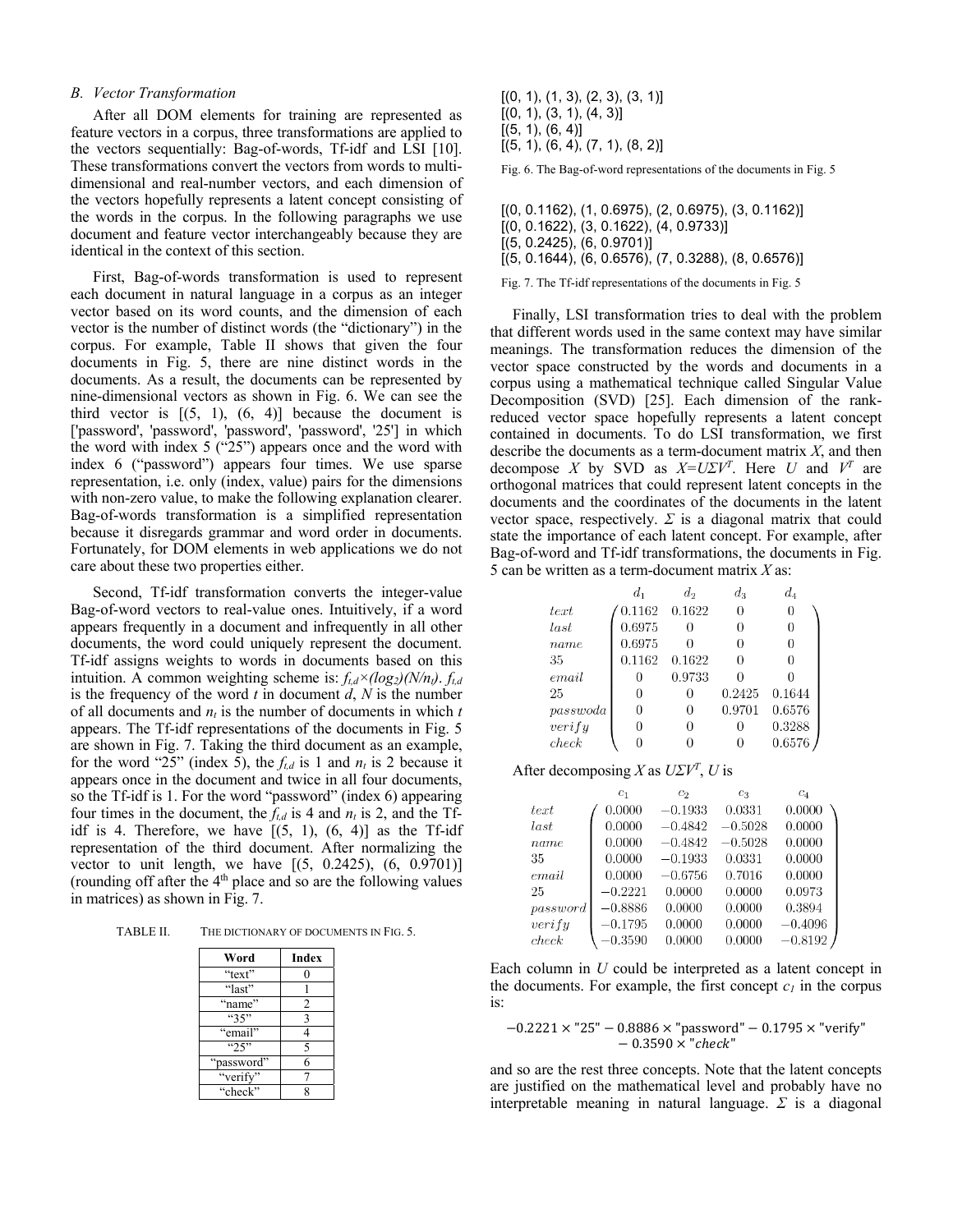matrix containing singular values that could represent the importance of latent concepts in descending order. *VT* is:

|       | $d_1$                                                                                                                      | $d_2$ | $d_3$ | $d_4$               |
|-------|----------------------------------------------------------------------------------------------------------------------------|-------|-------|---------------------|
|       |                                                                                                                            |       |       | $-0.7071$ $-0.7071$ |
|       | $\begin{array}{c} c_1 \ c_2 \ c_3 \end{array} \begin{array}{ccc} 0 & 0 \ -0.7071 & -0.7071 \ -0.7071 & 0.7071 \end{array}$ |       |       |                     |
| $c_3$ |                                                                                                                            |       |       |                     |
|       |                                                                                                                            |       |       | $0.7071 - 0.7071$   |

where each column of  $V^T$  represents the coordinates of the corresponding document in the vector space formed by the latent concepts. For example, the coordinates of *d3* (['password', 'password', 'password', 'password', '25'] in Fig. 5) is  $[(0, -0.7071), (3, 0.7071)]$ , which could be interpreted as that the document consists of  $-0.7071 \times c_1$  and  $0.7071 \times c_4$ . With the same transformations, we can transform a document  $q$  into the latent vector space in which its coordinates  $\hat{q} = \Sigma^{T} U^{T} q$ . The similarity of *q* to other documents can then be calculated. In practice, we compare documents in a rank-reduced vector space by keep the *k* largest singular vales in  $\Sigma$  and their corresponding vectors in *U* and *VT*.

#### *C. Labeling*

For input topic identification, each input field in the training corpus has to be labeled by its topic, and we may take advantage of the results from previous stages to facilitate the labeling process. First, conceptually similar input fields are expected to be close in the latent vector space. For example, *d3* ([(0, -0.7071), (3, 0.7071)]) and *d4* ([(0, -0.7071), (3, -0.7071)]) look close, and both of them should be labeled as the topic of password. In addition, the most appropriate latent concept for representing  $d_3$  may be  $c_1$  or  $c_4$  since the absolute weights in these dimensions are maximal (0.7071) over other dimensions, and so is *d4*. As a result, we developed a quick heuristic to map each input field to a latent concept in which its absolute value is maximal in the transformed vector. For example  $d_3$  and  $d_4$ would be mapped to  $c_1$  or  $c_4$ , and  $d_1$  and  $d_2$  would be mapped to *c2* or *c3*. Users can label all the input fields belonging to the same latent concept at a time, or label some of them separately. In addition, it should be noticed that when integrating the proposed approach with rule-based method for input topic identification, the labeling effort may be negligible because it is implicitly included in rule construction.

## *D. Inference*

 The inference is done by calculating the similarities of an encountered DOM element with the ones in training corpus. For a DOM element, we first extract its feature vector with a dictionary built in previous stages, and apply the same Bag-ofword and Tf-idf transformations to it. The converted vector is then projected into the latent vector space formed by the training corpus with the matrices in previous decomposition. Finally, the similarity is calculated. Cosine similarity, i.e., the cosine of the angle between two vectors is adopted, because it is reported a good measure in information retrieval [8]. For example, if we want to infer the topic of an input field in Fig. 8 with a corpus built from Fig. 5. We first obtain the Tf-idf representation of the input field as  $[(0, 0.4472), (2, 0.8944)].$ Note that only words "text" (index 0) and "name" (index 2) are used in the representation because other words extracted from the input field do not exist in the dictionary. Second, we transform the representation into a rank-three approximation of **The DOM Element:** 

# <th align="right"><span>Family Name</span></th> <td><input type="text" id="textfield-1029-inputEl' name="1023000000003017"></td>

 $\langle$ /tr>

 $\langle$ tr>

#### **The Extracted Feature Vector:**

['family', 'name', 'text, '1023000000003017', 'textfield', '1029', 'inputel']

Fig. 8. An input field to be inferred

the latent vector space built from the corpus, as mentioned in Section III-B. The coordinates of the input field to be inferred would be:  $\hat{q}_3 = (\Sigma_3)^{-1} (U_3)^T q_3$ . That is

|          |        |         |         | 0.0000    | $-0.1933$ | 0.0331    | (0.4472)     |  |
|----------|--------|---------|---------|-----------|-----------|-----------|--------------|--|
|          |        |         |         | 0.0000    | $-0.4842$ | $-0.5028$ |              |  |
|          |        |         |         | 0.0000    | $-0.4842$ | $-0.5028$ | 0.8944       |  |
| /1.2953  | 0      | 0       | -1      | 0.0000    | $-0.1933$ | 0.0331    | 0            |  |
| 0        | 1.0187 | 0       |         | 0.0000    | $-0.6756$ | 0.7016    | 0            |  |
| $\Omega$ | 0      | 0.9810/ |         | $-0.2221$ | 0.0000    | 0.0000    | $\mathbf{0}$ |  |
|          |        |         |         | $-0.8886$ | 0.0000    | 0.0000    | $\mathbf{0}$ |  |
|          |        |         |         | $-0.1795$ | 0.0000    | 0.0000    | 0            |  |
|          |        |         |         | $-0.3590$ | 0.0000    | 0.0000    | 0            |  |
| (0.0000) | 0.5100 |         | 0.4422T |           |           |           |              |  |

 $= (0.0000 -0.5100 -0.4433)$ 

The cosine similarity of  $\hat{q}_3$  with documents in the corpus is:

| $d_1$ : Cosine( $\hat{q}_3$ , [0 -0.7071 -0.7071] <sup>T</sup> ) = 0.9976 |  |
|---------------------------------------------------------------------------|--|
| $d_2$ : Cosine( $\hat{q}_3$ , [0 -0.7071 0.7071] <sup>T</sup> ) = 0.0697  |  |
| $d_3$ : Cosine( $\hat{q}_3$ , [-0.7071 0 0] <sup>T</sup> ) = 0.0000       |  |
| $d_4$ : Cosine( $\hat{q}_3$ , [-0.7071 0 0] <sup>T</sup> ) = 0.0000       |  |

 $\hat{q}_3$  is most similar to  $d_1$ . Since  $d_1$  should be labeled as the topic of *last\_name* in previous steps, we can infer the topic of the input field in Fig. 8 as *last\_name*, too. Note that in this example, the input field to be inferred uses randomly generated *id* and *name*, and the description ("Family Name") may contain no keywords users have learned previously (e.g. "Last") for identifying the topic. The idea behind the proposed method is that DOM elements are inferred by their usages of the used words, which string-matching based approaches do not take advantage of.

 When applying the proposed approach to input topic identification, several input fields with different topics could be extremely similar with the input field to be inferred. We handle this condition with a voting process. First, the topic of the vector in the latent space most similar to the one to be inferred will be selected. If the difference of the similarities between the top 5 most similar vectors is less than a threshold, the topic will be determined by a voting process within the top 5 vectors. If there are multiple candidates after the vote, a random choice will be made. The voting process provides a chance to correctly infer the topic when there are multiple vectors with close similarity scores. For example, Table III shows that the inferred topic is mistaken when only the most similar vector is considered, but there is a chance to correct the mistake since the voting process may guess the right topic in random choice from *last\_name* and *password*.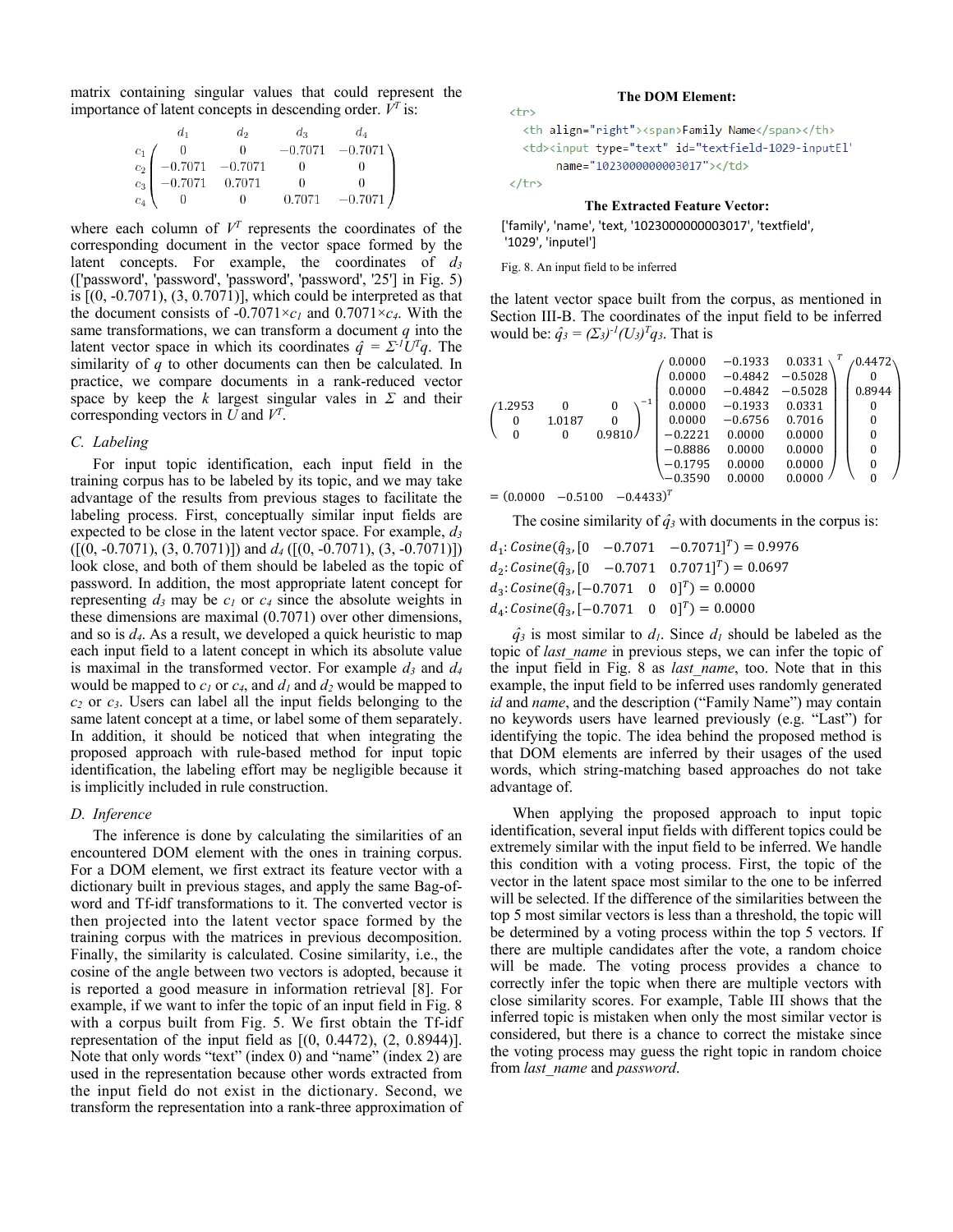| Similarity               | Vector                                        | <b>Topic</b> |
|--------------------------|-----------------------------------------------|--------------|
| (N/A)                    | ['text', 'psurname', '30'] (To be inferred)   | last name    |
| 0.9982<br>(Most similar) | ['text', 'fname', '30']                       | first name   |
| 0.9978                   | ['text, 'lname', '30']                        | last name    |
| 0.9963                   | ['familyname', 'familyname',<br>'text', '30'] | last name    |
| 0.9296                   | ['conf', 'pword', password', '30']            | password     |
| 0.9220                   | ['pword', 'password', '30']                   | password     |

TABLE III. AN EXAMPLE FEATURE VECTOR AND ITS TOP 5 MOST SIMILAR VECTORS.

## *E. Integration with the Rule-based Approach*

 We may address the issues of the rule-based approach mentioned in Section II by integrating it with the proposed approach. Here we describe how to implement it in input topic identification, and the same concept can also be adopted in GUI state comparison and clickable detection in terms of taking suggestions from the our method. First, for the input fields not identified by the rule-based method, we output the answer found by our technique. Second, for the input fields matching multiple rules for different topics, we select the answer with the help of our technique. Specifically, if the natural-language answer appears in the candidates, the answer will then be selected, or a random choice will be made among all candidates including the natural-language one. In Section V, we evaluated the effectiveness of the integration

#### IV. IMPLEMENTATION

We implemented the proposed method with Python 2.7. A Python library, gensim [23] is used for vector space related operations such as vector transformations and similarity calculation. Interaction with web applications is supported by Selenium Webdriver [31], and BeautifulSoup [9] is used to parse and manipulate DOMs.

#### V. EVALUATION

To assess the efficacy of the proposed approach, we conducted two experiments on input topic identification and GUI state comparison, respectively. In the first experiment, we collected and labeled input fields from 100 real-world forms, and divided them as training and validation data to evaluate the performances of the proposed and rule-based approaches. In the second experiment, we used GUI states collected from real tests in QNAP, a software company in Taiwan, to evaluate the effectiveness of the proposed technique and different abstraction mechanisms. In general, the research question is:

**Q1.** What is the effectiveness of the proposed approach in input topic identification and GUI state equivalence computation, comparing with conventional methods used in crawling-based web application testing?

For input topic identification, there are two additional research questions:

- **Q2.** How much training data is required for the proposed approach?
- **Q3.** Can the proposed approach be used to improve the rule-based one?

#### *A. Input Topic Identification*

#### *1) Subject Forms*

We collected 100 graduate program registration forms across 9 countries in the world. There are totally 958 input fields in the forms, ranging from two to fifty-eight for each form, and 62 input topics such as *password*, *email*, *first\_name* and *zipcode* are labeled. Table IV shows some labeled topics and the number of input fields for each topic. Each topic has to be distinguished from each other to pass the forms. For example, several date-related topics with different formats such as *date-mm/dd/yyyy*, *date-mm/yyyy* and *year-yyyy* are labeled for input fields in different forms taking date information. We choose registration forms as subject data for several reasons. First, they usually contain many different topics of input fields such as user profile, date or URL, which is appropriate for our evaluation. Second, the application states behind the forms are important because they take information from the users and then interact with them. However, the states are usually difficult to be reached using existing crawlers with random inputs. In addition, we want to evaluate the effectiveness of the methods on inferring unknown forms with training data in the same category.

#### *2) Experimental Setup*

 To understand how the proportion of training data affects the performances of the methods under evaluation, we randomly chose 10% to 70% of the subject forms as training data, respectively. We derived labeled corpora, dictionaries and vector space models for the proposed approach, and generated rules (i.e., mappings from feature strings to topics) from the input fields of the training forms for the rule-based approach. All the artifacts were used to infer the input fields in the remaining forms, and the inference accuracies (i.e., number of correctly identified input fields over number of all inferred input fields) were calculated. Experiments with 10% to 70% training data were repeated 1000 times, respectively. Five methods were evaluated in these experiments: (1) NL, the proposed natural- language approach. (2) RB, the rule-based approach. (3) RB+NL-n (no-match), using the NL approach to identify input fields not recognized by RB, as discussed in Section III-E. (4) RB+NL-m (multiple), using the NL approach to help identify input fields from multiple candidates by RB, as discussed in Section III-E. (5) RB+NL-b (both), using both (3) and (4).

TABLE IV. LABELED INPUT TOPICS AND NUMBER OF INPUT FIELDS FOR EACH TOPIC IN THE EXPERIMENT.

| <b>Topic</b>    | #   | $\cdots$ | <b>Topic</b>        | #   |
|-----------------|-----|----------|---------------------|-----|
| password        | 188 |          | validation action   |     |
| email           | 151 |          | $digit-16$          |     |
| last name       | 105 |          | ssn-middle          |     |
| first name      | 105 |          | secure q            |     |
| username        | 48  |          | job title           |     |
| middle name     | 46  |          | ssn-swiss-postfix-2 |     |
| phone           | 46  | .        | date-yyyy-mm-dd     |     |
| date-mm/dd/yyyy | 43  |          | unknown hidden      |     |
| zipcode         | 41  |          | ssn-postfix         |     |
| date-mm/yyyy    | 28  |          | user status         |     |
| city            | 25  |          | visa number         |     |
| street-line-2   | 13  |          | ssn-prefix          |     |
| street-line-1   | 13  |          | <b>Total</b>        | 985 |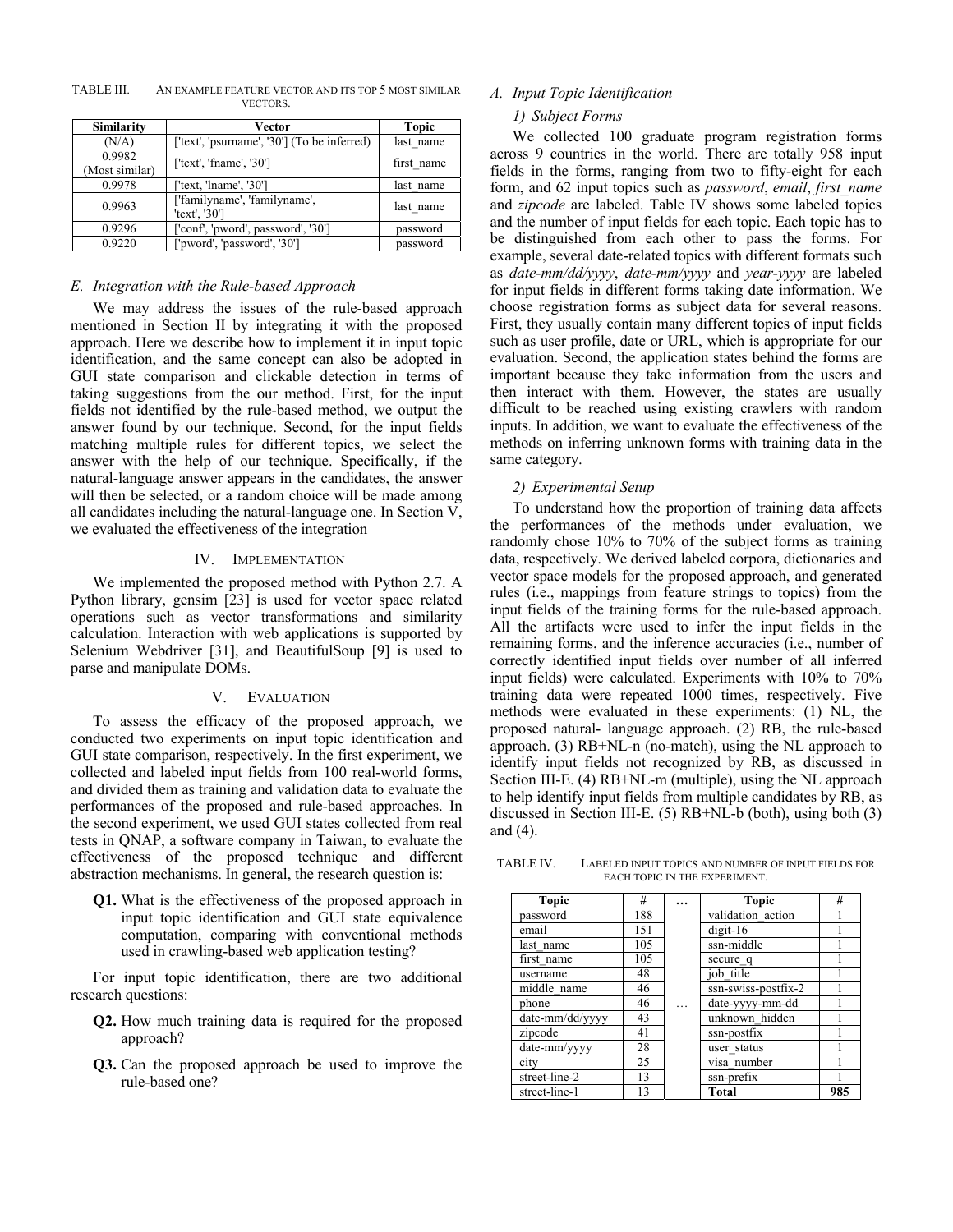## *3) Results and Discussion*

 The average accuracies that each method achieved when the considered percentages are used as training data are shown in Table V. First, with less training data, the rule-based approach (RB) performed better than the proposed approach (NL). However, the effectiveness of NL increased with the percentage of training data, while RB performed oppositely. As a result, the proposed approach performs comparably to the rule-based one with 50% or more training data. Second, while RB+NL-n achieved slight improvement in general, using the proposed approach to help pick the correct topic from multiple candidates by the rule-based approach (RB+NL-m) can greatly improve the accuracy. Therefore, the improvement of RB+NLb over RB ranges from 8.8% (6.63% increase) to 22% (15.95% increase).

To determine whether the improvements we observed in average accuracies are statistically significant, we conducted a *t-test for matched pairs* [15] for the NL, RB and RB+NL-b approaches. That is, the accuracies of these three methods in each trial are considered matched pairs to each other. We assume that there is no difference in the average accuracies of NL and RB, NL and RB+NL-b and RB and RB+NL-b, respectively (the null hypotheses). If the computed *p-value* is less than 0.05 (the significance level), statistical practitioners often infer that the null hypothesis is false. Table VI shows the *p-values* computed for these three methods in our experiments. It indicates that the observed differences between these three methods are statistically significant except for the one between NL and RB using 50% training data.

To further understand the experimental results, for experiments adopting the rule-based approach, we investigated the number of identified topics and created feature strings from the training data. Also, the number of inferred input fields and the percentage of no-matches and multiple-topic ones were recorded. First, as Table VII shows, hundreds of feature strings were created for mappings to tens of topics, which indicates that the rules for input topic identification could be application-

TABLE V. AVERAGE ACCURACIES ACHIEVED BY DIFFERENT METHODS WHEN THE CONSIDERED PERCENTAGES ARE USED AS TRAINING DATA.

| $\frac{0}{0}$ | Accuracy $(\% )$ |                |               |                 |                 |  |
|---------------|------------------|----------------|---------------|-----------------|-----------------|--|
| training      | NL               | R <sub>B</sub> | $RB+$<br>NL-n | $RB+$<br>$NL-m$ | $RB+$<br>$NL-b$ |  |
| 10%           | 70.42            | 75.60          | 75.70         | 82.13           | 82.23           |  |
| 20%           | 72.48            | 75.81          | 75.85         | 85.00           | 85.04           |  |
| 30%           | 72.66            | 75.04          | 75.05         | 86.18           | 86.19           |  |
| 40%           | 72.67            | 74.14          | 74.14         | 86.86           | 86.86           |  |
| 50%           | 73.26            | 73.50          | 73.50         | 87.47           | 87.47           |  |
| 60%           | 73.29            | 72.64          | 72.64         | 87.54           | 87.54           |  |
| 70%           | 74.05            | 72.44          | 72.44         | 88.39           | 88.39           |  |

TABLE VI. COMPUTED P-VALUES OF T-TEST FOR MATCHED PAIRS.

| $\frac{0}{0}$<br>training | <b>NL &amp; RB</b> | NL & RBANLA | RB & RB+NL-b |
|---------------------------|--------------------|-------------|--------------|
| 10%                       | 0.0000             | 0.0000      | 0.0000       |
| 20%                       | 0.0000             | 0.0000      | 0.0000       |
| 30%                       | 0.0000             | 0.0000      | 0.0000       |
| 40%                       | 0.0000             | 0.0000      | 0.0000       |
| 50%                       | 0.1677             | 0.0000      | 0.0000       |
| 60%                       | 0.0004             | 0.0000      | 0.0000       |
| 70%                       | 0.0000             | 0.0000      | 0.0000       |

TABLE VII. AVERAGE NUMBER OF IDENTIFIED TOPICS AND CREATED FEATURE STRINGS, INFERRED, NO-MATCH AND MULTIPLE-TOPIC INPUT FIELDS IN THE EXPERIMENTS WITH RULE-BASED APPROACH.

| $\frac{0}{0}$<br>training | # topic | #<br>string | #<br>inferred | $%$ no-<br>matches | $\frac{0}{0}$<br>multiple-<br>topic |
|---------------------------|---------|-------------|---------------|--------------------|-------------------------------------|
| 10%                       | 19.96   | 196.86      | 885.56        | 12.85              | 16.30                               |
| 20%                       | 27.71   | 247.29      | 789.04        | 9.37               | 22.44                               |
| 30%                       | 33.78   | 281.59      | 690.75        | 7.87               | 26.52                               |
| 40%                       | 38.77   | 306.52      | 592.93        | 7.11               | 29.24                               |
| 50%                       | 44.10   | 328.63      | 491.82        | 6.51               | 31.32                               |
| 60%                       | 47.93   | 343.88      | 394.46        | 6.44               | 32.36                               |
| 70%                       | 52.01   | 362.84      | 295.25        | 5.62               | 33.60                               |

specific, and the manual effort could be significant. Second, with larger proportion of training data, less no-match and more multiple-topic elements were inferred. The observation is reasonable because with more training data introduced, the rule set derived from them is larger, and more input fields are likely to match multiple rules for different topics. For example, with 50% training data, more than 30% of the inferred elements were multiple-topic. We believe that this observation contributes to both the decreased accuracy of RB and the improvement of RB+NL-m on increased training data. In addition, the improvement of RB+NL-n comparing with RB is not significant, which could result from two reasons. First, the average number of no-match elements is not high. Second, from Table IV we can see that many topics of the input fields appear only a few times. In fact, 12.4% of total topics appear less than 10 times, and identifying these topics could be difficult even with assistance of our method because the input fields are not included in the training data.

**Recommendation**. If reducing manual effort in crawlingbased web application testing is the primary concern, our method may be a good choice to adopt in input topic identification because the number of topics is far less than the number of rules (feature strings) required for mapping the topics, and the effort of labeling could be less than the effort of creating rules. In addition, the proposed method performs better with more training data. On the other hand, if the identification accuracy is the primary concern, the proposed approach can be integrated with the rule-based approach with little effort, because users have to go through input fields to construct rules, and the labeling required for the proposed method could be done simultaneously.

# *B. GUI State Comparison*

#### *1) Subject GUI States*

 $ONAP$  Q'Center<sup>3</sup> is an AJAX web application for monitoring and managing multiple QNAP NAS (Network Attached Storage). It contains 1276 files and 324346 lines of code in v1.3.503, including 971 Python files (173258 LOC) and 133 JavaScript files (95917 LOC). From the test suites of the automatic GUI regression test on its daily build, we instrumented the test scripts to collect the GUI states in HTML after the execution of each test step. Also, a test engineer in the development team of Q'Center manually clustered the GUI states by examining the corresponding screenshots. Table VIII shows the characteristics of the collected data. The value of the

 <sup>3</sup> https://www.qnap.com/solution/qcenter/index.php?lang=en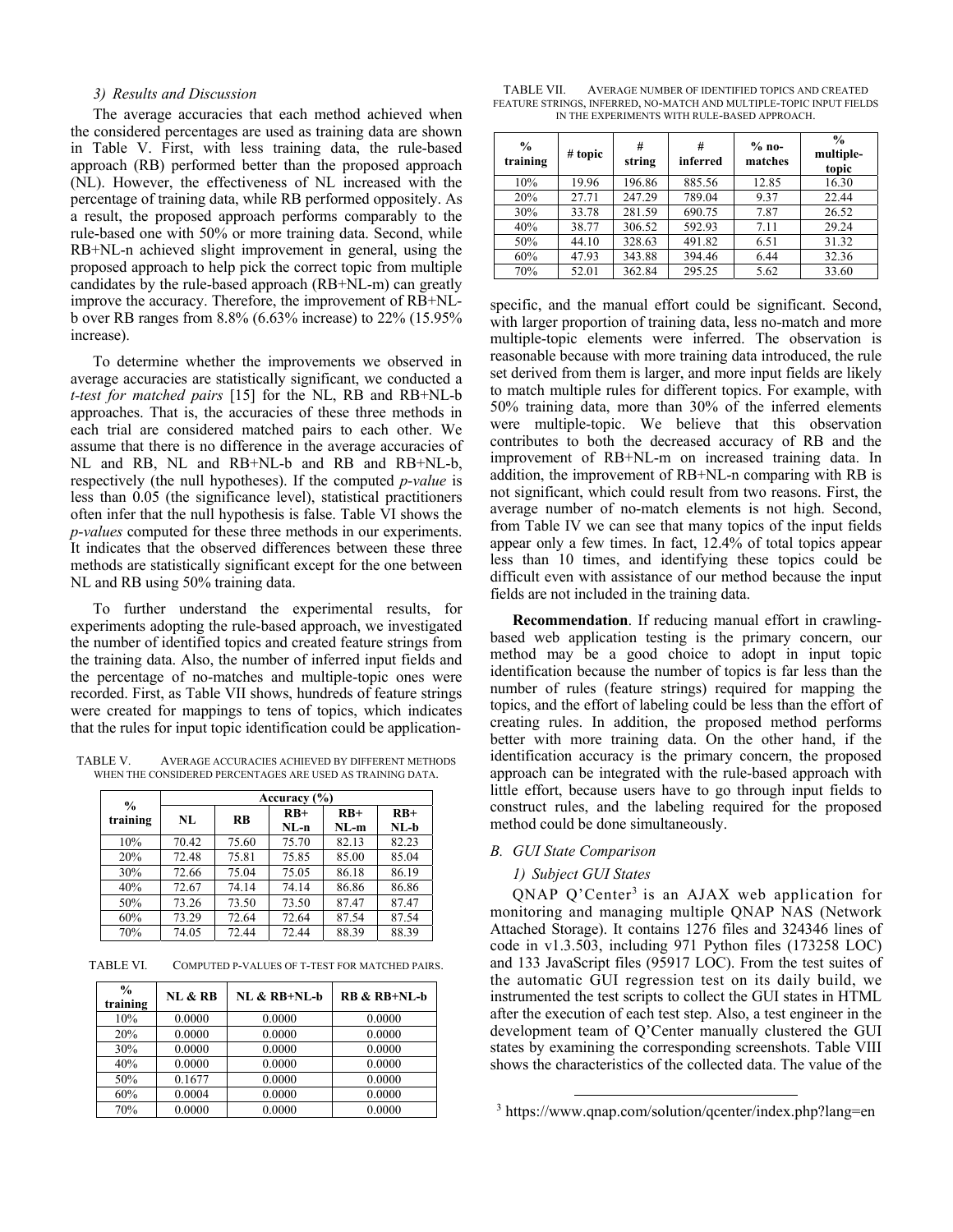CLUSTERS **Test Suite Description # Test Cases # GUI States # Clusters**  install wiz Installation wizard 6 60 22 rule NAS Rule management 3 237 80 server\_add  $\begin{array}{|c|c|c|c|c|} \hline & NASA & S48 & & 6 & 200 & 88 \\ \hline \end{array}$ server app  $\begin{array}{|c|c|} App$  management and App management and<br>
config backup<br>  $\begin{array}{|c|c|c|c|c|} \hline 7 & 207 & 42 \ \hline \end{array}$ settings Account and server settings management 8 451 84

TABLE VIII. THE COLLECTED GUI STATES AND NUMBER OF DISTINCT

subject data is that it comes from real testing scenarios in industry. The GUI state equivalence information is also valuable because it can be used to know the effectiveness among different techniques for state equivalence and the gaps between the results produced by algorithms and human.

#### *2) Experimental Setup*

To understand the effectiveness of the proposed approach in computing GUI state equivalence, we clustered the GUI states with the proposed approach and other two abstraction mechanisms, respectively. The F-measure (the harmonic mean of precision and recall) of these three methods was calculated using the correct answers from previous subsection.

To apply the proposed approach (NL) in state comparison, for GUI states in HTML, we extracted their feature vectors from the enclosed text of the visible DOM elements. Fig. 9 shows an example of the extracted vector. Afterwards, we transformed the feature vectors as described in Section III (without the labeling stage) to calculate their similarities. If the similarity of an encountered state  $s_i$  with an existing state  $s_i$ exceeds a threshold (0.99999 in this experiment), *si* is considered equivalent to *sj*. Otherwise, *si* would belong to a new cluster of itself. If there are multiple candidate clusters for a new state, a voting process similar to the one in Section III-D would be adopted to choose one cluster from the candidates. After inferred, a state would be put into the training corpus for future comparisons.

 One of the abstraction mechanisms used in this experiment is WhiteSpace (WS). It replaces all line breaks and tabs with white space and then collapses white space in the HTML before computing state equivalence. This is a common oracle comparator because browsers also do so, and additional white space may not affect user's interpretation on a web page. The other abstraction mechanism used in this experiment includes three steps. First it keeps only the tag names and the corresponding important attributes of a HTML, and then applies WS abstraction to remove the line breaks and extra white space. Finally it removes timestamps shown in the HTML. This abstraction mechanism (TagAttrWD) is reported an oracle comparator with the highest mean effectiveness in fault detection [29]. We considered the *required* attributes from HTML specification [16] and *name*, *type* and *value* for input tags as important attributes, as designated in [29].

 In clustering result evaluation, true positive is the number of pairs of data points belonging to the same cluster and classified as the same group. False positive is the number of pairs of data points belonging to different clusters and

#### **The HTML:**

```
<!DOCTYPE html>
\leftarrow<head><script src="test1.js"></script><head>
<body>
<h1>The demo form</h1>
<p>Please fill the form:</p>
<form action="demo form.asp">
  <label for="fname">Family Name</label>
  <input type="text" id="fname" name="fname">
  <input type="submit" value="Submit">
</form>
<script src="test2.js"></script>
</body>
\langle /html>
```
#### **The Extracted Feature Vector:**

['the', 'demo', 'form', 'please', 'fill', 'the', 'form', 'family', 'name']

Fig. 9. An GUI state in HTML and its extracted feature vector

classified as the same group. True negative and false negative are defined similarly. By counting the positives and negatives, we can calculate the precision, recall and F-measure of the clustering results.

#### *3) Results and Discussion*

 Table IX shows the F-measure of the clustering results with different methods. First, WS had the worst effectiveness in the experiments. Second, TagAttrWD had better F-measure than WS, which is consistent with the experimental results in fault detection effectiveness conducted in [29]. Finally, the proposed method outperformed other two abstraction techniques in three of the five test suites, which means it can better distinguish encountered GUI states when executing the three test suites. In the other two test suites, the effectiveness of the proposed approach is still better than WS and close to the best (TagAttrWD).

 The proposed approach may better distinguish GUI states in crawling-based web application testing, because it considers semantic similarity among states when computing their equivalence, which is analogous to what human does in the same situation. Human doesn't rely on the DOM structures but the text on web pages to determine the equivalence. Therefore, it is possible that two web pages with totally different DOM structures are considered identical for testing purpose. We believe that it is one of the reasons the proposed approach outperformed other two conventional abstraction mechanisms. Nevertheless, most of the clustering results are far from the correct ones labeled by human (over two-thirds of the F-

TABLE IX. F-MEASURE OF THE CLUSTERING RESULTS

| <b>Test Suite</b> | <b>F-measure</b> |           |        |
|-------------------|------------------|-----------|--------|
|                   | WS               | TagAttrWD | NL     |
| install wiz       | 0.7817           | 0.8194    | 0.7826 |
| rule              | 0.3241           | 0.3599    | 0.4443 |
| server add        | 0.4281           | 0.4751    | 0.6776 |
| server app        | 0.1532           | 0.1809    | 0.3559 |
| settings          | 0.1180           | 0.4512    | 0.4156 |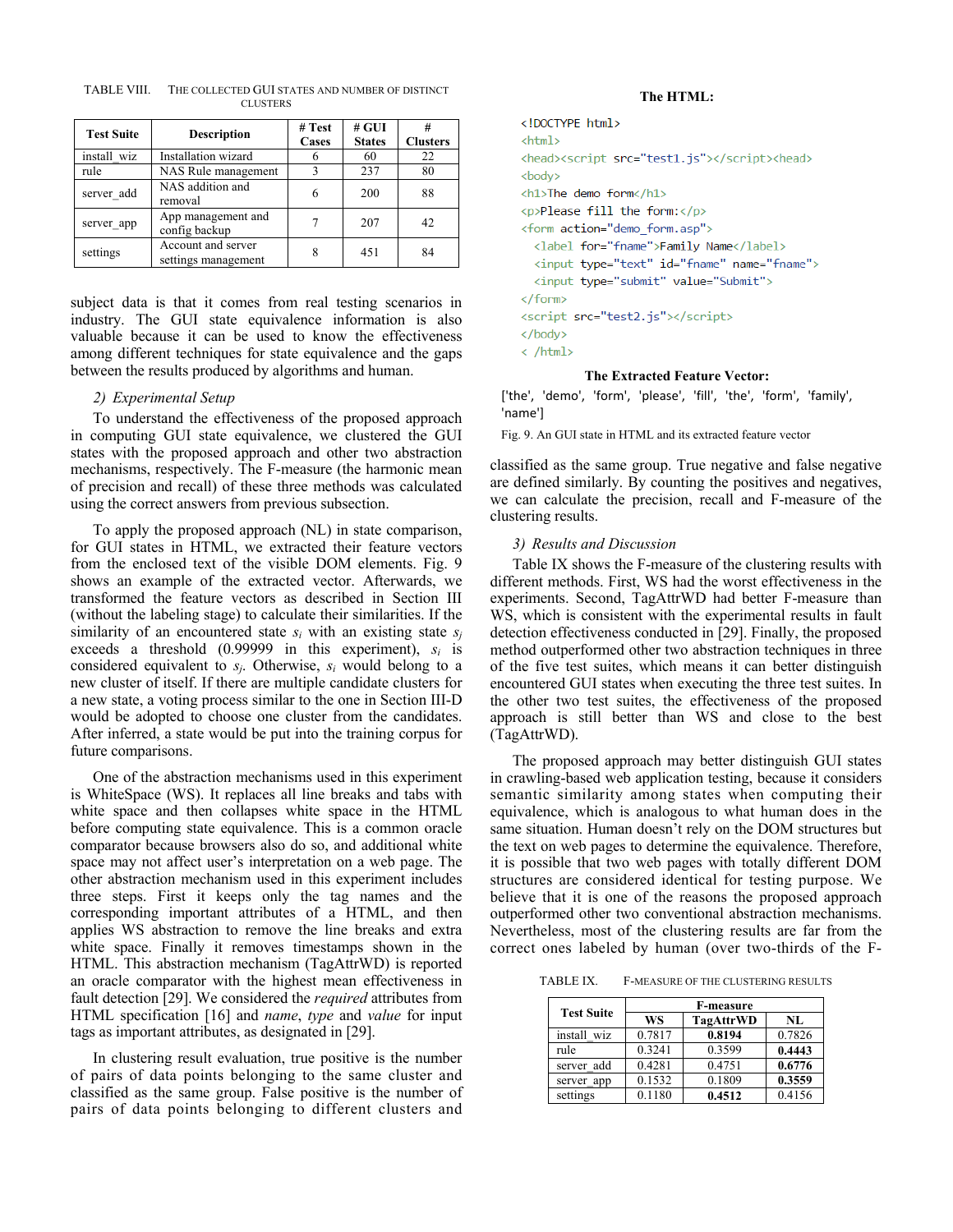measure are smaller than 0.5). Two observations might contribute to this issue. First, a test engineer may consider consecutive GUI states as the same when doing a series of input actions (e.g. filling a form). Second, as describe in Section II, a test engineer may ignore a changed visible DOM element, because the element is irrelevant to what he cares about under current testing scenario.

**Recommendation**. Experimental results showed promise for adopting semantic similarity in computing state equivalence. Also, it is possible to integrate the proposed approach with conventional abstraction mechanisms to improve the effectiveness of GUI state equivalence checking.

## *C. Threats to Validity*

The implementation of the proposed approach could affect the validity of results. To ensure the correctness, we adopted mature and open-sourced libraries such as gensim [23], BeautifulSoup [9] and Selenium Webdriver [31] in key steps of our implementation. In input topic identification, a single category of forms (graduate program registration) used and the setup of the evaluation such as the labeled topics and derived rules might affect generality of the results. However, the topics (e.g. *email*, *password* and *last\_name*) in the subject forms are common in other categories of forms. We also open our source code and data to the public for review and replication. In GUI state comparison, the results on data from a commercial application could not be generalize to web applications in other categories, but the experiments on data from real-world scenarios are still valuable.

## VI. RELATED WORK

Crawling-based techniques for modern web applications have been studied [3], [6], [11], [19], [28], [33] and adopted [1], [5], [7], [20], [27], [30] in automated web application testing. Raghavan and Garcia-Molina [28] presented an operational model to crawl the content hidden behind search forms. Their work is highly related to ours in terms of analyzing labels to understand the topics of form elements. However, they neither considered semantic similarity nor addressed GUI state comparison. Duda et al. [11] proposed algorithms to crawl AJAX-based web applications and index the states. Similarly, a tool developed by Mesbah et al. [6] called Crawjax tries to infer a finite state machine of an AJAXbased web application through dynamically analyzing the changes of the DOM contents. The tool is also used for detecting and reporting violated invariants [5] and crossbrowser incompatibilities [27] in web applications. Schur et al. [19] presented a crawler called ProCrawl to extract abstract behavior models from multi-user web applications, focusing on building a model close to business logic. A crawler developed by Dallmeier et al. [33], WebMate, can autonomously explore a web application, and use existing test cases as an exploration base. Marchetto et al. [3] extracts a finite state machine from existing execution traces of web applications, and generates test cases consisting of dependent event sequences. In addition, Fard et al. [7] combined the knowledge inferred from manual test suites with automatic crawling in test case generation for web applications. Thummalapenta et al. [30] presented a technique to confine the number of a web application's GUI states explored by a crawler with existing business rules.

Nevertheless, none of these studies considers leveraging semantic similarity in input value handling or GUI state comparison as our work does.

About the measurement of crawling diversity or effectiveness, Alshahwan et al. [20] proposed crawlability metrics to quantify the extent to which a crawler is able to explore the web pages or forms. These metrics combine dynamic measurements such as statement coverage, with static information such as lines of code. Moreover, Fard and Mesbah [1] presented a couple of metrics such as JavaScript code coverage, path diversity and DOM diversity to assess the test model derived by a crawler. These measurements may be tailored to evaluate the effectiveness of our techniques.

To verify that the executed test cases produce expected results in web application testing, Sprenkle et al. [29] proposed a suite of automated oracle comparators. The comparators were applied to expose faults by reporting the difference between the actual and expected HTML output. The fault detection effectiveness of individual comparators and selected comparator combinations were analyzed by calculating their precision (i.e., if the reported differences were due to faults) and recall (i.e., if all faults were revealed by reported differences). While one of their comparator combinations, TagAttrWD, was used in our experiment, our work focuses on the ability of different abstraction mechanisms to correctly distinguish new GUI states during crawling.

Studies on GUI ripping for testing purpose [4], [12] and automatic black-box testing on mobile applications [2], [32] are also related to our work in terms of how they explore the interfaces of the applications and derive test models with dynamic analysis. As a result, the proposed technique could be applied in these contexts.

 With respect to using latent topic models in software testing and debugging, Maletic and Marcus [17] adopted LSI to cluster similar files of source code for software maintenance or reengineering. Andrzejewski et al. [13] approached debugging using a variant of LDA (Latent Dirichlet Allocation) [14] to identify weak bug topics from strong interference. LDA was also adopted by Lukins et al. [26] on a developer's input such as a bug report to localize faults statistically. Later, DiGiuseppe and Jones [21], [22] adopted natural-language techniques such as feature extraction and Tf-idf in fault description and clustering. To our knowledge, this paper is the first to apply latent topic models in crawling-based web application testing.

# VII. CONCLUSION

 In this paper, we proposed a natural-language technique to improve the effectiveness of crawling-based web application testing. By considering semantic similarities between a training corpus and a DOM element to be inferred, input topic identification, GUI state comparison and clickable detection can be performed with the proposed approach. In the future, we plan to evaluate how the proposed techniques impact overall crawling efficacy with more data and other topic model alternatives such as LDA. Moreover, the proposed feature extraction algorithm could be improved with more information about DOM elements such as comments.